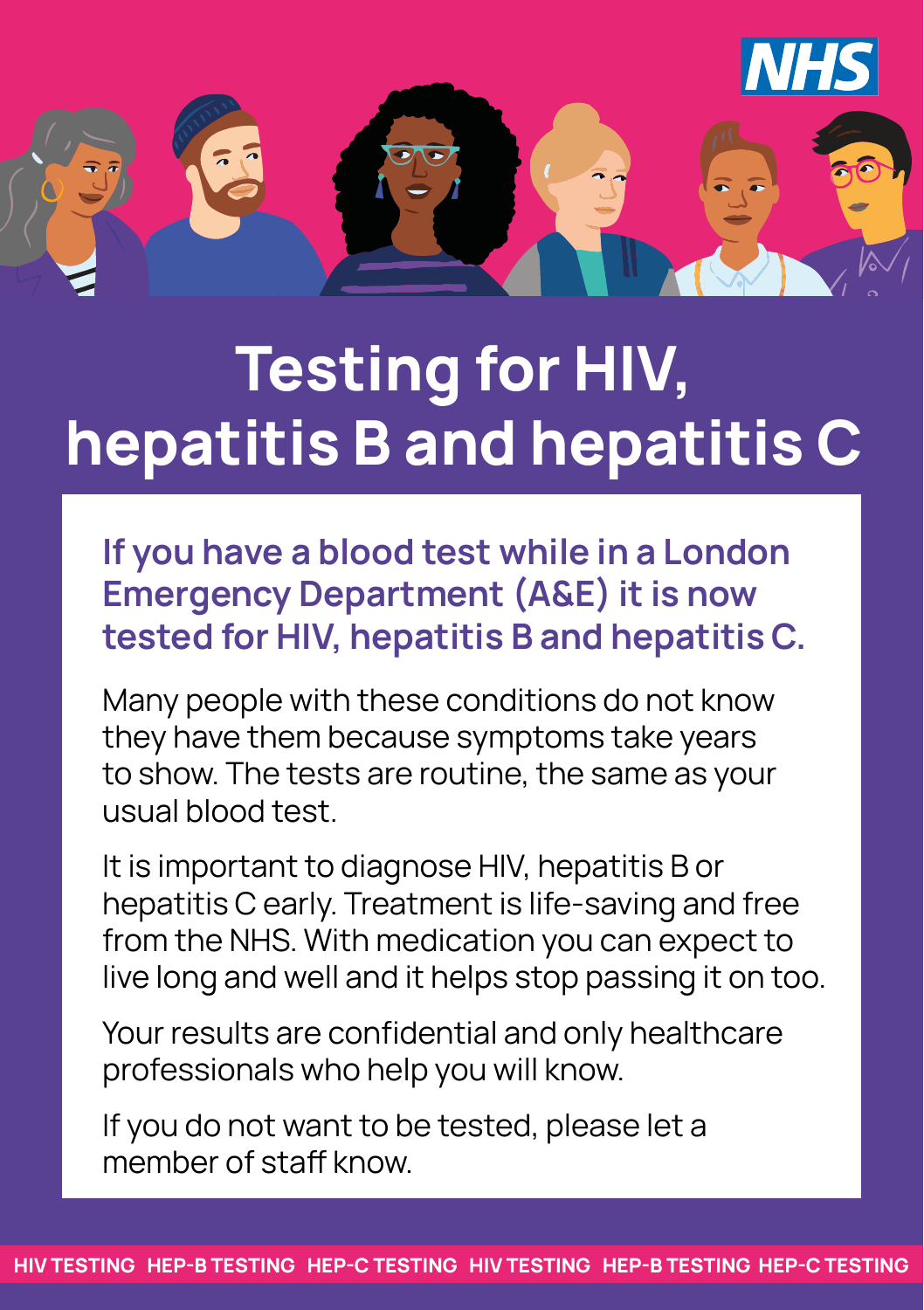## **Why is my blood being tested for HIV, hepatitis B and hepatitis C?**

HIV, hepatitis B and hepatitis C are blood-borne viruses that are easily treated once diagnosed. It is best to diagnose them as early as possible before they begin to harm your health. Without the right care their effects can become life threatening.

All patients aged 16 and over are tested as part of routine blood testing for the Emergency Department. This is in line with expert national guidance.

# **Will I get a result if the test is negative?**

No, we will only contact you if the test is positive. Sometimes the result is unclear and we would contact you to ask to re-test you.

# **What happens if my test is positive?**

Your results are confidential and we will only share your result with our NHS specialists so that you receive care. Our team will contact you to ask you to have another test to confirm the diagnosis and discuss your treatment.

Therapies are safe and effective and allow your body to repair the damage to your immune system. People on effective medication live well.

# **What is the treatment for these viruses?**

Treatment is different for each virus. All are safe, effective and easy to take. They will help you stay well, and also help stop the viruses being passed on. Hepatitis C can be completely cured. With the right treatment you can expect to live long and well. Treatment is free from the NHS.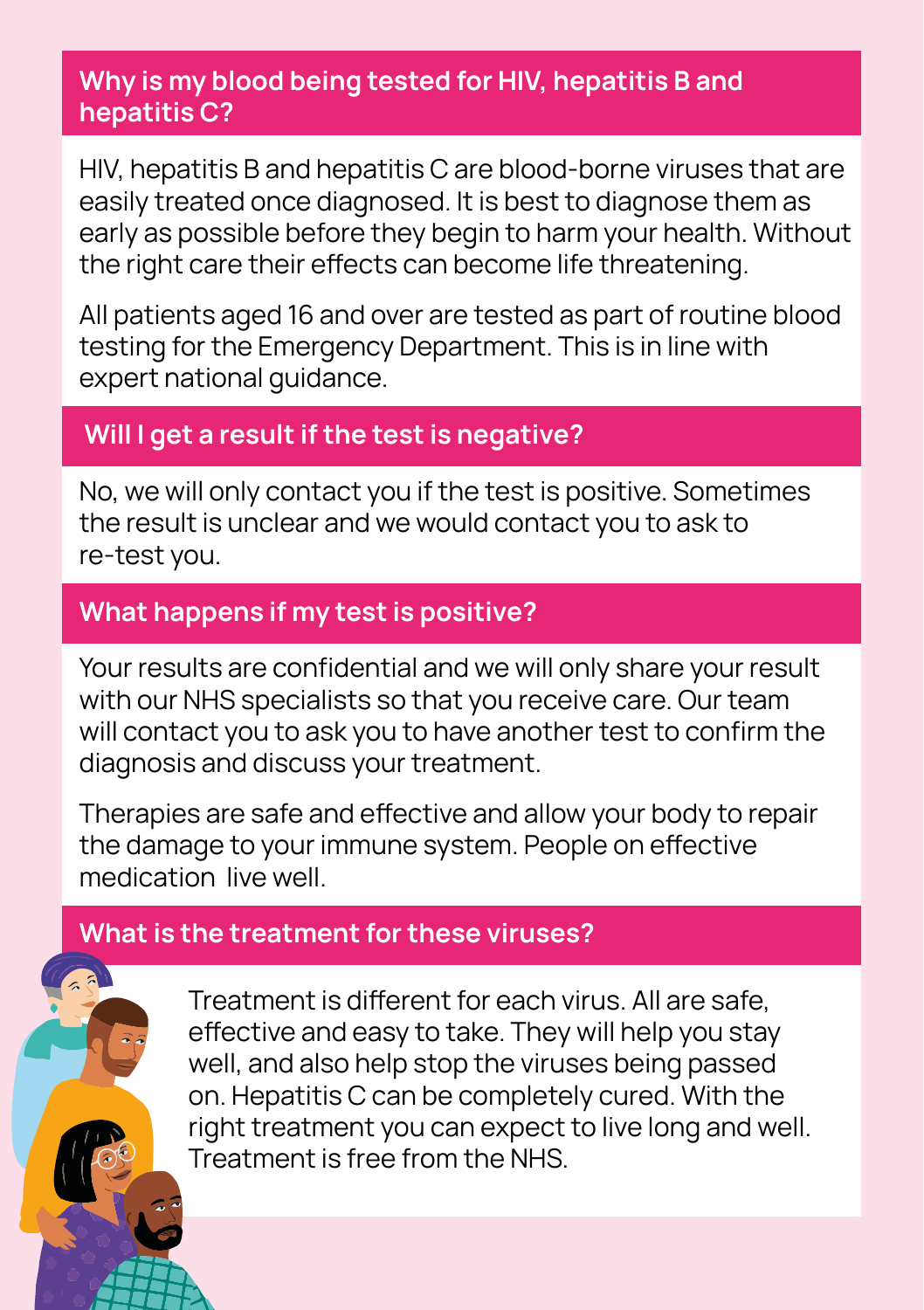## **What if I do not want to know whether I have these viruses?**

We are encouraging everyone who does not already know whether they have these viruses to have the test. Knowing and getting treatment can save your life. If you don't want to be tested, please let a member of staff know.

#### **What if I have further questions or I am worried?**

For HIV concerns, you can speak to Health Advisors at any sexual health clinic, find contact details here: **www.nhs.uk/service-search/sexual-health**

For concerns about hepatitis B and hepatitis C, your GP will give you the best advice.

## **What if I am visiting from another country?**

Testing and treatment is free to everyone. You will not be charged. We will not share your personal information with any external agencies or other government organisations.

## **If I test positive, who will be able to see my positive result?**

Your test results, like all NHS test results, are confidential. This means that only NHS healthcare workers who are involved in your care will be able to access your test result.

#### **What if my contact details change?**

It is important that we have the correct contact details (telephone number at least ) so that we can speak to you about your test.

Please make sure that we have the correct contact details for you and let us know if they change in the week after your test. You can make sure that your contact details are correct by checking with our reception staff or the doctor or nurses looking after you.